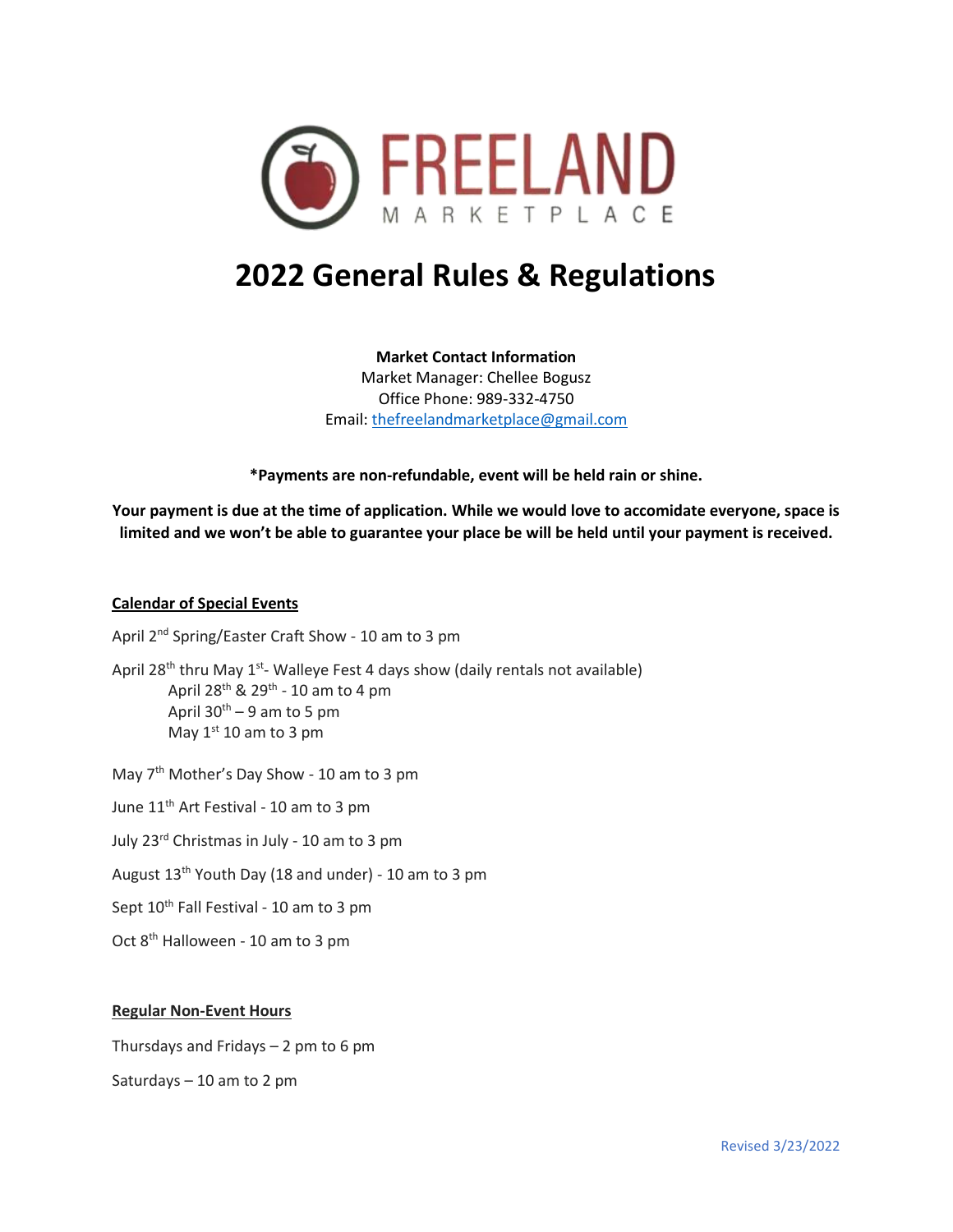## **How to become a vendor at The Freeland Marketplace:**

- 1. Read this document.
- 2. Request application and sumbit all required licenses (if applicable).
- 3. Receive confirmation of approval and complete fillable application.
- 4. Submit Payment using the link provided.
- 5. Receive booth/table/space assignment.

Once you have been approved and your payment has been received you will notified via email on where you will be located. Your spot wil be assigned based on availability and on a first come, first served basis.

## **Rules & Regulations**

**Vendor Definition:** A Vendor is a person or a single business entity that has a complete and approved application on file with FMP.

**Vendor Categories:** Based on the vendor's application, FMP shall assign each vendor a single vendor category.

Vendors must list each product they wish to sell on their application.

Vendors with more than one category need a separate application for each category and each will require approval by FMP to be accepted as a vendor. Combing two or more categories or businesses within a single rental space in not permitted.

FMP has the authority toprohibit sales of any product that does not conform to market standards.

- 1. **Farmer/Grower**: A person who has grown, raised or gathered a product that is sold directly to the consumer by themselves, their employee(s) or family member(s).
- 2. **Producer:** A person who creates handmade items that con be consumed: such as bread, jam/jelly, maple syrup, honey, etc. Vendors selling items under Michigan Cottage Food Law must adhere to MDARD requirements.
- 3. **Craftsperson/Artisan:** A person who creates handmade items that cannot be consumed; such as paintings, jewelry, wood works, metal works, glass works, wearable items, personal care products, etc.
- 4. **Mobile Food Vendor:** A Vendor who sells food items that the vendor produces for immediate consumption whichare prepared at the market in a licensed unit or prior to the market in a licensed kitchen.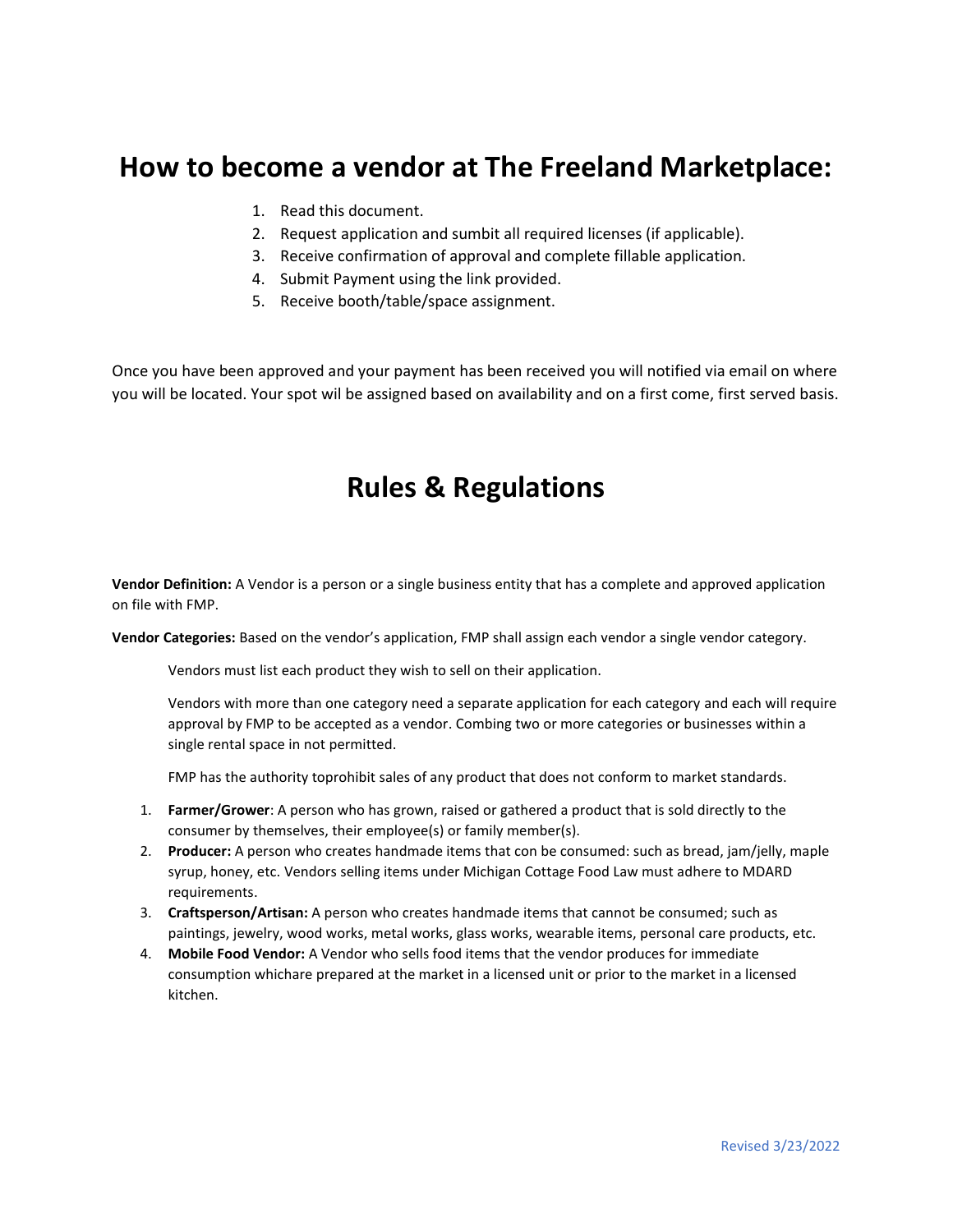### **Walleye Festival 4 Day Event**

- **Walleye Fest Inside Vendors Booth Rentals**-You will be permitted to set up beginning Wednedsay at from 2-7 pm and Thursday from 9 -10 am. Please plan on allowing time to have your booth set up and ready for business before the event opens. Vendors must furnish their own tables, table covers, chairs, etc.
- **Walleye Fest Inside 6' Table Rentals**-You will be permitted to set up beginning Wednedsay at from 2-7 pm and Thursday from 9 -10 am. Please plan on allowing time to have your booth set up and ready for business before the event opens. FMP will supply 1 table and 1 chair. Vendor must supply their own table covers, table-top displays, etc.
- **Walleye Fest Outside Vendors** You will be permitted to set up beginning Wednedsay at from 2- 7 pm and Thursday from 9 -10 am. You are welcome to come earlier if you know where your assigned spot is. However, there may not be FMP staff to answer any questions. Please plan on allowing time to have your booth set up and ready for business before the event opens. Vendors must furnish their own tents, tables, table covers, chairs, displays, etc.

## **One-Day Events**

- **One-Day Event Booth Rentals**-You will be able to set up inside the barn 1 hour prior to the start of the event. Please plan on allowing time to have your booth set up and ready for business before the event opens. Vendors must furnish their own tables, table covers, chairs, etc.
- **One-Day Event 6' Table Rentals-** You will be able to set up inside the barn 1 hour prior to the start of the event. Please plan on allowing time to have your booth set up and ready for business before the event opens. FMP will supply 1 table and 1 chair. Vendor must supply their own table covers, table-top displays, etc.
- **One-Day Event Outside Vendors-**You will be able to set up inside the barn 1 hour prior to the start of the event. . You are welcome to come earlier if you know where your assigned spot is. However, there may not be FMP staff to answer any questions. Please plan on allowing time to have your booth set up and ready for business before the event opens. Vendors must furnish their own tent, tables, table covers, chairs, etc.

### **General Rules**

- You will be allowed to park temporarily in the general parking area to unload and set up your booth or tent but must have your vehicles moved into the vendor parking 20 minutes before the start of the event. 1 vehicle per rental is permitted.
- 6' table rental inside the barn is the only rental that comes with a table and a chair.
- Vendors are responsible for their own tents, tables, chairs, covers, etc.
- Vendors inside the FMP building must have table coverings/skirtings that conceal any items stored below their tables. Vendor must bring their own coverings.